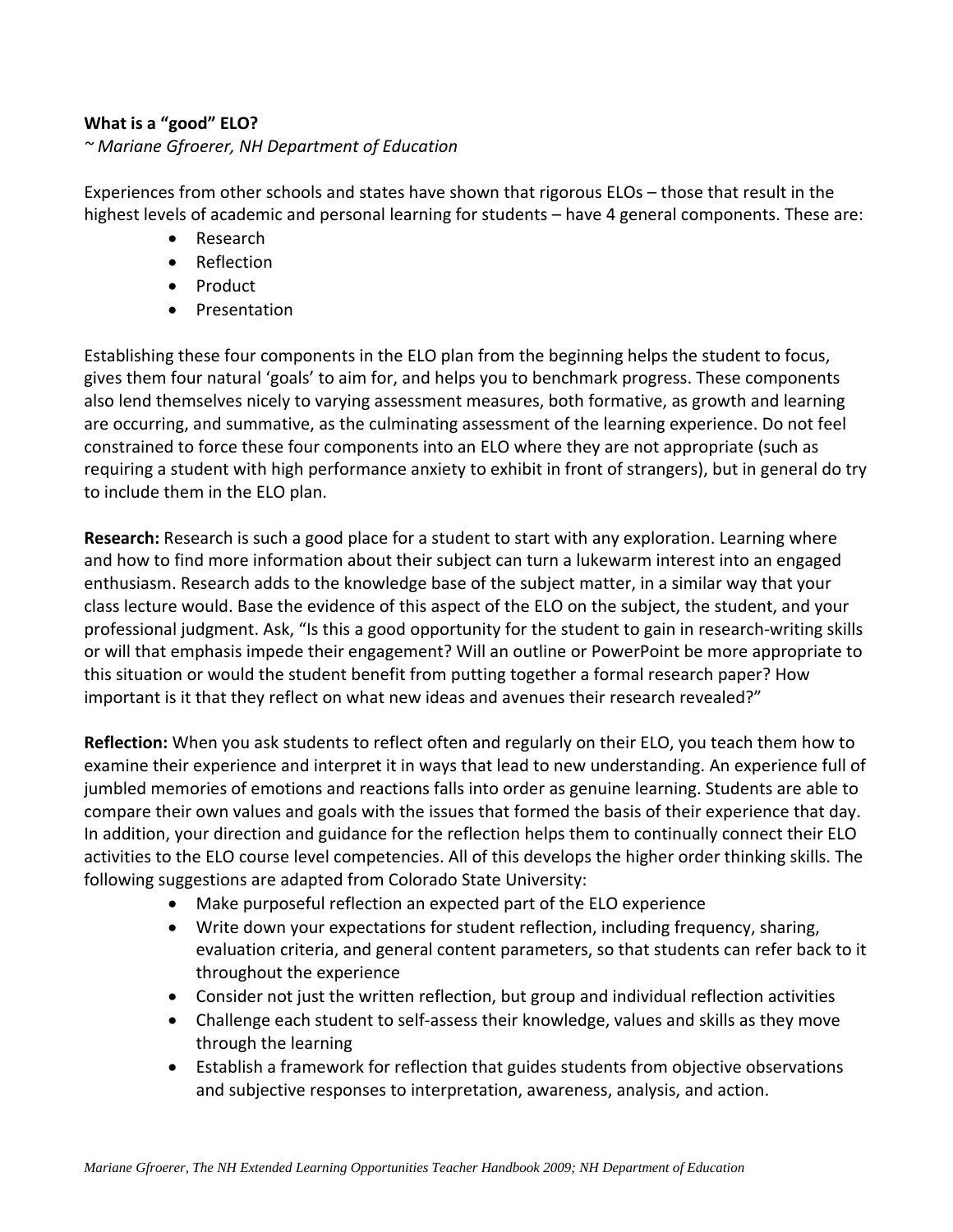• Always seek closure on emotional issues that arise in student reflection, but leave some cognitive and topical issues open for the student to continue mulling over.

By varying the reflection activities, you can accommodate multiple learning styles and help students understand that reflection is part of the learning process, not an isolated activity. Reflection activities may include any or a combination of the following:

- Journals
- Reflective papers
- Class discussions
- Small-group discussions
- Presentations
- Responses to readings (research, readings you provide, media content, anything relevant to the issues surrounding their ELO experience)
- Electronic discussions (e.g., chat, e‐mail, online forum)

**Product:** Learner‐centered activities often include student‐created products that demonstrate the results of their learning. The creation of products that reflect the knowledge and information constructed by students is one of the focal points of learner‐centered instruction. Students are encouraged to show the outcome of their insights by generating an appropriate original product.

In some ELOs, the product will grow logically from the topic or discipline that the student is exploring, such as building working robotic models, or constructing an antiseptic wound care kit. In some cases, you will need to help the student think creatively about what "original product" would adequately demonstrate the learning and mastery of competencies involved. Help students move beyond simple pencil-and-paper artifacts such as written reports to products that involve multiple higher-order thinking and problem‐solving skills.

| Some ideas for products (adapted from Teaching for Today, from McGraw-Hill and from NH DOE CBAS 2006) |                              |                      |  |  |  |  |
|-------------------------------------------------------------------------------------------------------|------------------------------|----------------------|--|--|--|--|
|                                                                                                       |                              |                      |  |  |  |  |
| Song/song lyrics                                                                                      | Outlines / Diagrams          | Visual graphic       |  |  |  |  |
| <b>Drawing</b>                                                                                        | Original experiment          | Interview            |  |  |  |  |
| Play script                                                                                           | Newspaper article            | Advertisements       |  |  |  |  |
| Spreadsheet                                                                                           | Historic document            | Letter to the editor |  |  |  |  |
| Web development                                                                                       | Web based demonstration      | Comparison chart     |  |  |  |  |
| Free-form map                                                                                         | Flowchart                    | Analogy in any form  |  |  |  |  |
| Pictures / photos                                                                                     | Graphic novel                | Persuasive letter    |  |  |  |  |
| Venn diagram                                                                                          | Foldable booklet             | Flip chart           |  |  |  |  |
| Painting                                                                                              | Mural                        | Lesson plan          |  |  |  |  |
| Multimedia presentation                                                                               | Digital video                | Pilot TV Show        |  |  |  |  |
| Itinerary                                                                                             | Travel guide                 | Floor /building plan |  |  |  |  |
| Tapestry                                                                                              | <b>Bulletin board</b>        | Weather forecast     |  |  |  |  |
| Quilt                                                                                                 | Performance                  | Group discussion     |  |  |  |  |
| Game                                                                                                  | <b>Illustrated Time Line</b> | Menus/Recipes        |  |  |  |  |
| Facilitation of a meeting                                                                             | 3-D model                    | Debate               |  |  |  |  |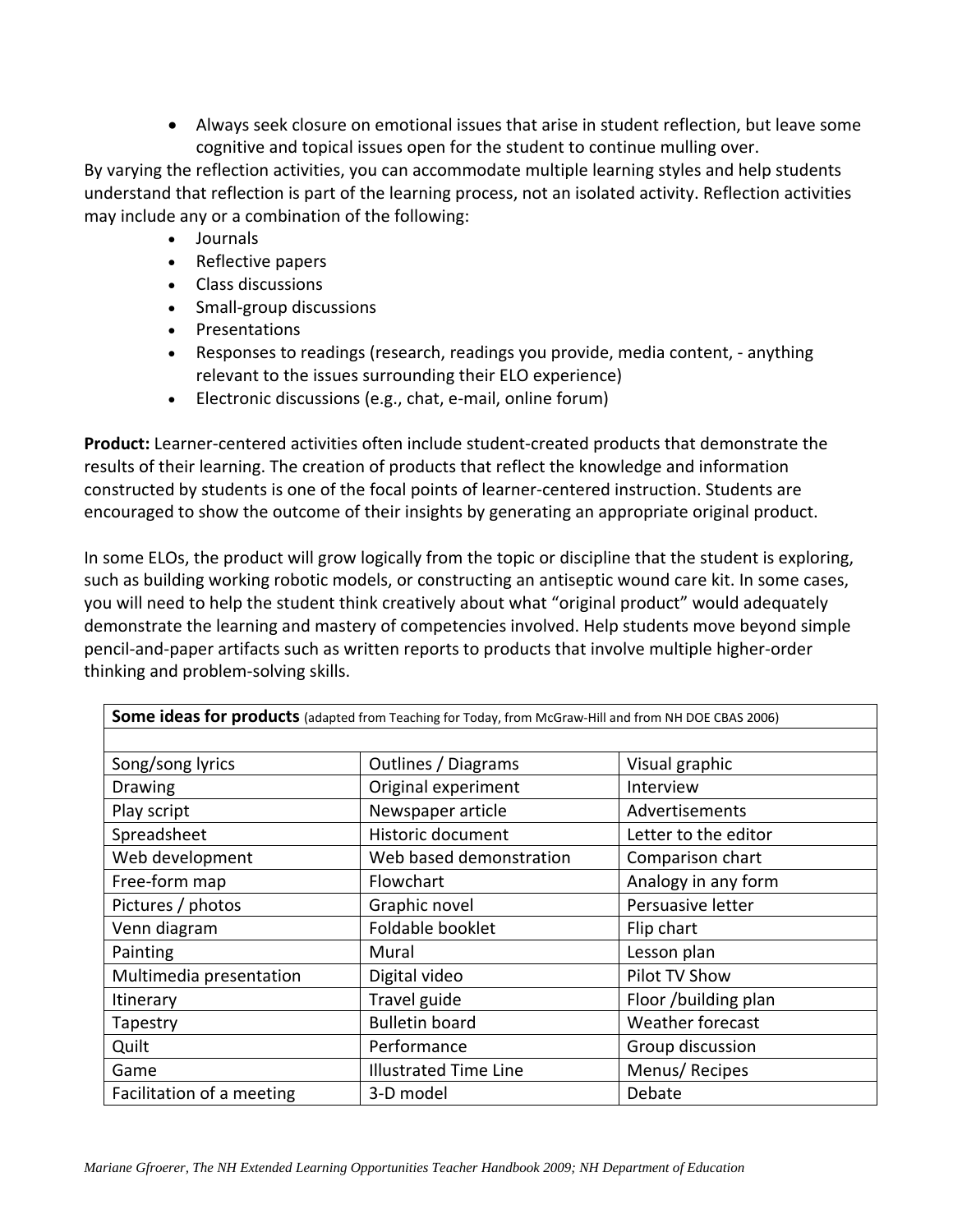| Demonstration | Diorama | <b>Pramatic presentation</b><br>Dramatic |  |
|---------------|---------|------------------------------------------|--|
|               |         |                                          |  |

Assessing student products: Rubrics, or other established guides to assessment, are helpful tools for teachers and for students. As well as taking the guess work out of expectations for students, they help you – the teacher – plan for grading. In creating the product rubric, teachers should think about a few common elements:

- What is the purpose of having a student create a product (to give visual demonstration of the skill competencies) ?
- Has the student met that purpose?
- To what degree?
- To what quality?
- Can they connect the product to a conscious reflection of learning?

**Presentation:** The ELO presentation is one of the most commonly misunderstood of the ELO components. Many people view the presentation as a way for a student to declare that they completed a learning experience, this was how they did it, and this is what happened when they did it. They may include aspects of what they learned while they did it. The presentation becomes a sort of 'verbal report', sharing the same information as is gleaned from the written report. In fact, the ELO presentation is an authentic assessment tool. It is a venue for student demonstration of mastery of those course‐level competencies connected with the ELO. Therefore, it's not so much a public narrative about "what I did and what I learned" as "Here is how I show you my learning – right now in front of you". This "demonstration" is multi-layered, showing the student growth in personal, social, academic and skill areas, as well as planfully demonstrating the ability to synthesize those areas which good presentation always requires. In order to be a fully facetted presentation, it may include the research, reflection, and product as well. In some places, the presentation takes the form of an exhibition, which is presented in front of an assessment team and others, includes the research, reflection, and product, may include the longitudinal portfolio of the extended learning opportunity, and is completely student‐centered.

Assessing student presentations: In your ELO training, you will have received a sample rubric from Animo FTA Charter High School, Los Angeles, CA that may be used with student presentation. We reproduce it here because we believe it is a good example. You may adopt it or adapt it for your ELO assessment. Please note that this rubric does not include assessment of the content learning or foundation knowledge of the subject. Assessors will use more than one rubric to assess different aspects of the ELO, and some aspects may have been assessed before the presentation.

|                                                                      | Advanced                                                                                                                                                     | Proficient                                                                                                                                   | Developing                                                                                                                                                  | <b>Beginning</b>                                                                                                  |
|----------------------------------------------------------------------|--------------------------------------------------------------------------------------------------------------------------------------------------------------|----------------------------------------------------------------------------------------------------------------------------------------------|-------------------------------------------------------------------------------------------------------------------------------------------------------------|-------------------------------------------------------------------------------------------------------------------|
| Project Depth,<br><b>Learning Goals &amp;</b><br><b>Competencies</b> | The emphasis is on<br>٠<br>how & why, analysis<br>& viewpoints are<br>obvious. knowledge-<br>based questions have<br>been addressed as<br>well. Evaluation & | The questions are<br>deeper and how &<br>why analysis has<br>been done.<br>Learning Goals are<br>addressed in detail,<br>student can explain | The questions are<br>deeper: "how" and<br>"why" allow for<br>analysis through<br>maybe not complete<br>Several Learning<br>$\bullet$<br>Goals are addressed | Focus is on<br>knowledge-based<br>questions (what,<br>when, where); no<br>analysis<br>Little or no<br>evidence of |